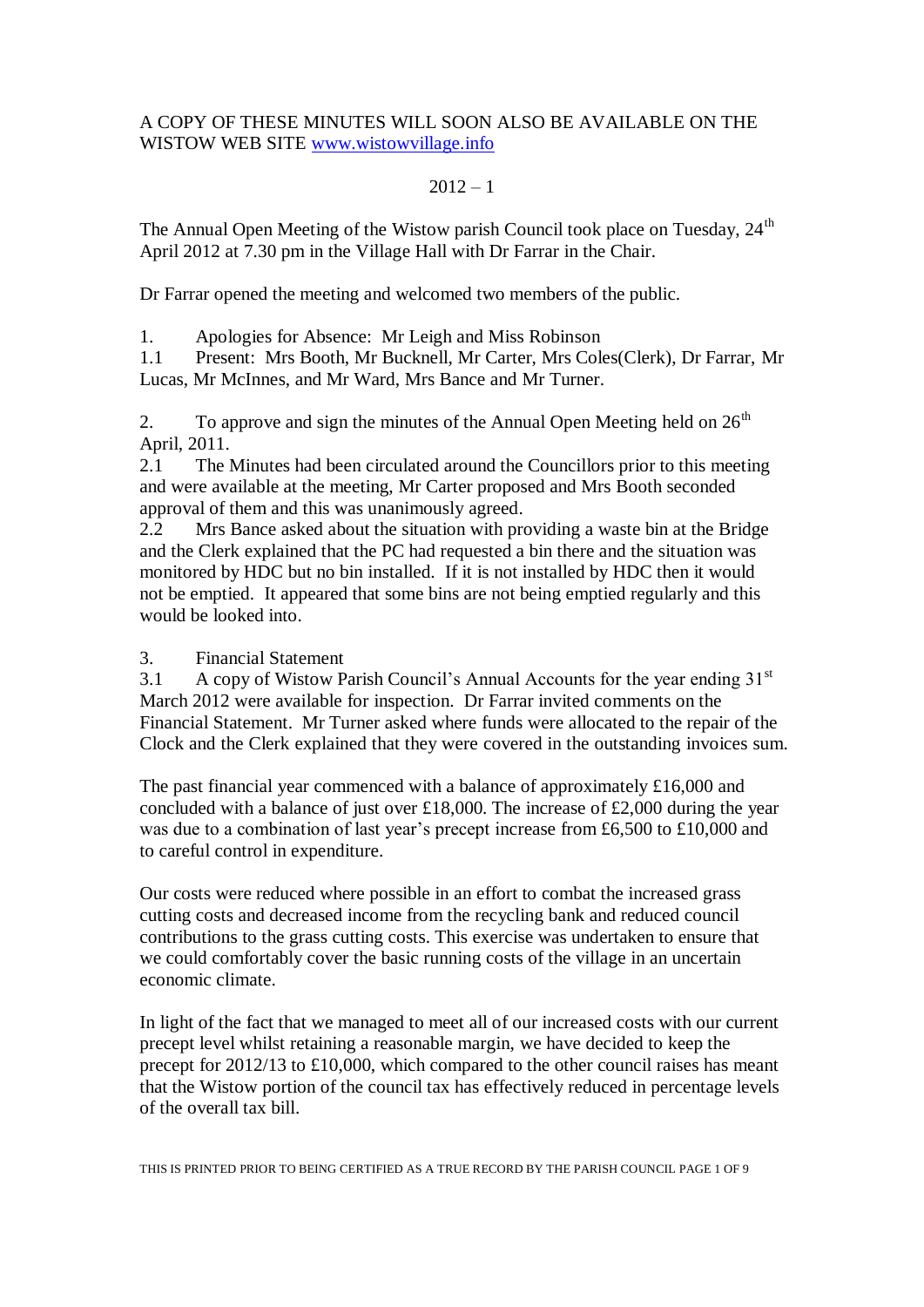## 4. Chairman's Report

Last year the Precept had been set at  $£10,000$  to ensure the village had enough funds to cover its essential future outgoings, in the event of the precept being capped. The annual cost of running the village is approximately £11,000. The precepts haven't been capped as expected, but we have decided to keep the precept at £10,000 for the coming year in line with last year's plan.

This year we intend to continue our review of the Parish Plan, which is now likely to become a Neighbourhood Plan in-keeping with recent government changes and particularly the new localism bill. Where possible we intend to keep costs to a minimum by taking on work ourselves and presenting ideas and seeking input at village events. The localism aspect of this is still very new and we are working closely with the district council to determine how far reaching the effects on parish councils will be.

The Bridge project is now finally complete with the give way sign having been moved back by 5m as requested and the green between Manor Street and the Bridge has been reinstated following initial substandard landscaping. The extraneous Wistow sign post at the entrance to the village has also been removed.

This year is also a very special year for the country and to celebrate the Queen's Diamond Jubilee a picnic in the local park is being organized for Monday 04 June, details of which will be circulated to the village imminently. To mark this occasion our park has been officially registered as a Queen Elizabeth II Field, permanently protecting this space and a network of 2,012 similar outdoor recreational spaces in communities across the UK.

### 5. Playground Report

The following issues have affected the playground over the past year.

### Seesaw

The ageing plywood sides of the Seesaw have now been replaced with new metal guards. This has reduced the possibility of the sides being removed causing a hazard.

### Benches

New long-life benches have been installed in the playground to replace the wooden benches that had reached the very limit of their useful life.

### Safety Inspection Report

A full safety inspection for the Playground has been undertaken. No significant hazards were identified. A number of minor observations were made and the Parish Council has placed these in priority order and work to resolve them within sensible timescales.

THIS IS PRINTED PRIOR TO BEING CERTIFIED AS A TRUE RECORD BY THE PARISH COUNCIL PAGE 2 OF 9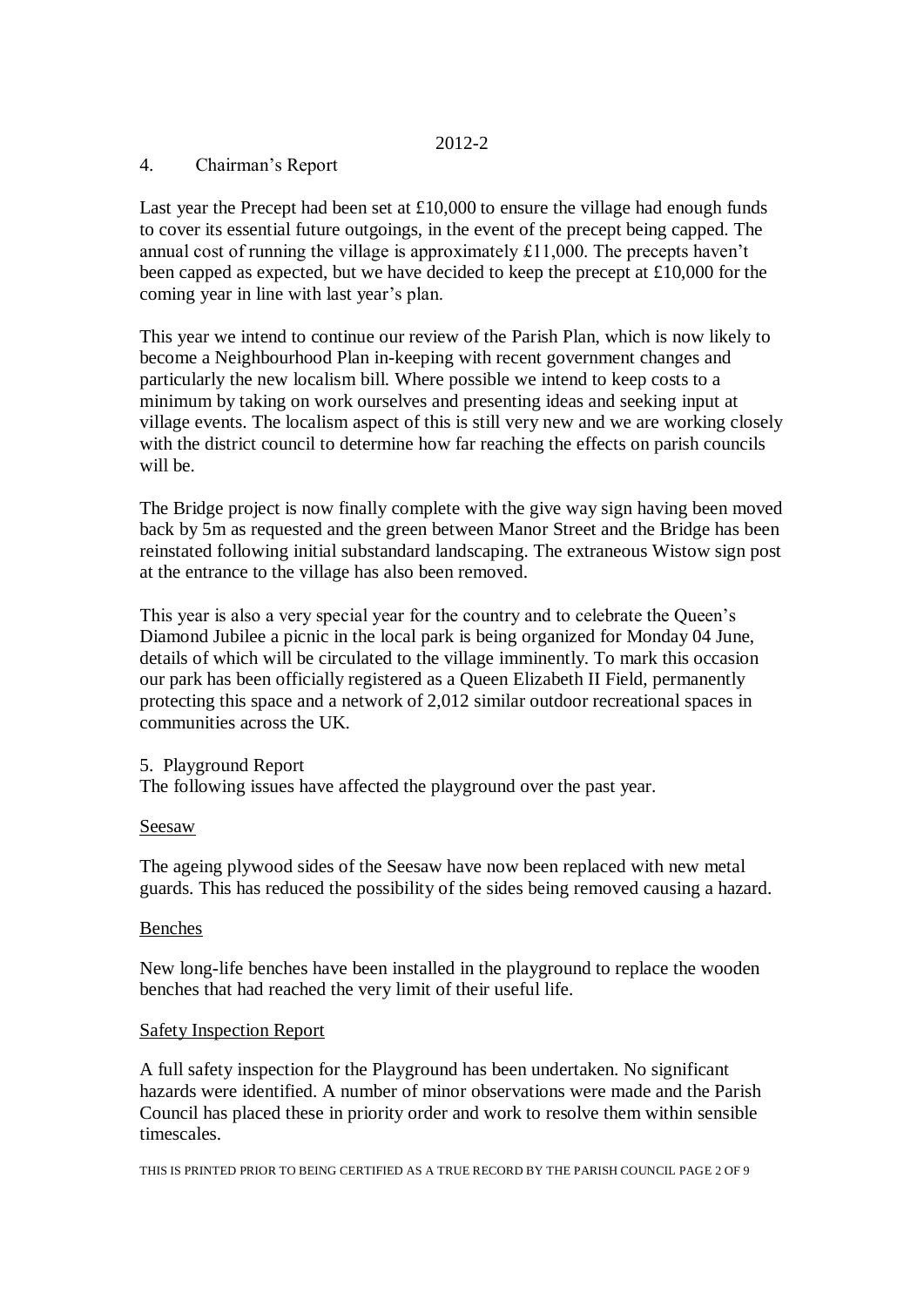## Playground Lease

We have a new 99 year lease on the playground which was arranged under the "Fields in Trust QEII Challenge". This is an initiative that aims to preserve our green spaces for future generations. We will have a plaque on order which should be here in time for the Diamond Jubilee celebrations

# 6. Allotment Report

After many years of wrangling about the allotment contracts, last year the Parish Council voted to accept the status quo as any legal advice or action would prove costly, with little obvious benefit to the village. As the years pass and tenants change, new tenants have to sign our new contract, which will hopefully mean that in the not too distant future, this issue will be effectively resolved. Two new tenants have already signed this contract.

Following the success of the serious trim to the upper hedge on the Raveley Road boundary with the allotments, the Parish council have decided to perform the same remedial maintenance on the lower section of the hedge. This was supposed to have been completed prior to the nesting season, but we were let down by our contractor, so this is now hoped to be completed after the nesting season later in the year.

The first allotment plot to be used as originally intended for a very long time (being cultivated for domestic use as a vegetable plot by a villager) seems to have been a success in its first year, despite the difficulties encountered, particularly without an adequate water source. However, this success has sparked further interest in the allotments for similar cultivation should any space become available.

Mrs Bance asked what the criteria were to rent an allotment. Dr Farrar explained that an allotment holder should be a resident of the village, but there must be land available. Historically the allotments have been rented to farmers and it would be extremely costly to reclaim the land.

# 7. Traffic and Road Issues Report

Excess vehicle speed in rural areas is a significant factor in relation to accident frequency and has been accepted as having an adverse effect on the quality of life for residents, pedestrians and other road users. It is essential to preserve the quality of life for Wistow residents, pedestrians, the disabled and cyclists, so that they are not adversely affected by high volumes of traffic travelling at inappropriate speeds or ratruns. The latter due to congestion on local roads B1040/A141 or journeys onwards to the A1M  $\&$  A14.

'Enforcement' of speed restrictions has been introduced at the two entrance roads into the village. The warning signage at Bridge Street notifies that it has been reduced to single lane traffic as a result of the bridge refurbishment. Approaching Mill Road from Kings Ripton the road surface has a "Banner of Dragons" which, together with signage, gives drivers a clear impression of a narrower road.

THIS IS PRINTED PRIOR TO BEING CERTIFIED AS A TRUE RECORD BY THE PARISH COUNCIL PAGE 3 OF 9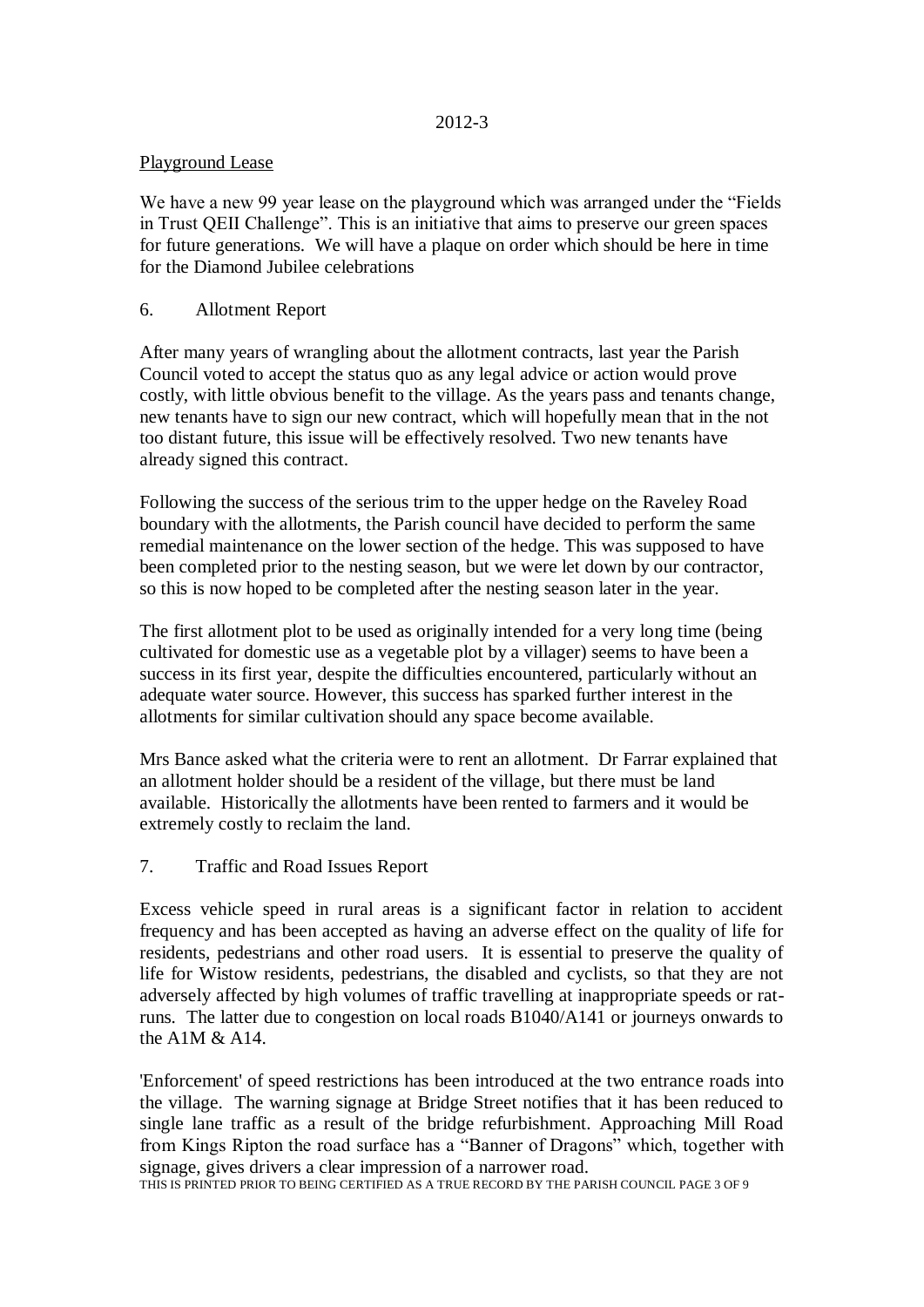Commercial vehicles or HCG's cause problems using unsuitable routes through the Village (probably due to following Sat Nav's). One company "Refrigeration Vehicle"- has been contacted with regard to the weight limit restriction.

To reduce vehicle speeds to the target of 20mph in residential areas, unfortunately cannot be enforced on an unrestrained length of road without a School!

Mr Lucas suggested that we could request that Speedwatch carry out a speed check in the village but Mr Bucknell suggested that he could ask Sgt Savill to ask for a police vehicle to carry out speed checks in the village and would do so as soon as possible.

### 8. Countryside Report

The following issues have affected the footpath network in and around Wistow over the past year.

#### Wistow Public Footpath No.1

Work has now been completed to improve the surface of a section of Wistow Footpath No 1 recently added to the network under s53 of the Wildlife and Countryside Act. This change has significantly improved access to the Wistow Footpath network from Mill Road.

#### Investigation of Potential Circular Walk

The Parish has begun to investigate the possibility of another circular route along the track running north from point 1175 to Bury. The proposed route would then follow the parish boundary to rejoin the existing footpath network at point 0896. The Rights of Way and Access Team have been consulted but further investigation will be needed. It was hoped that routing the path along Parish Boundaries would make negotiations with Landowners easier but this is unlikely to be the case.

#### Parish Paths Partnership (P3)

The Parish Council is a member of P3. Membership has proved extremely valuable enabling access to advice and visibility of the kind of projects that we could run in the future. Fears last year that funding restrictions would impact on the activities of P3 appear to be unfounded and their support has been better than ever this year with many training opportunities on offer covering legal issues, communications and mediation. We have attended a number of events and have found them to be extremely useful not the least for networking opportunities.

Mrs Bance asked where the new circular walk would be and Mr Carter explained that it would start in Harris Lane and return via the Bridge but that it requires crossing the brook. There is a demand for a longer circular walk, it was in the Parish Plan, but it will take some work to set up.

THIS IS PRINTED PRIOR TO BEING CERTIFIED AS A TRUE RECORD BY THE PARISH COUNCIL PAGE 4 OF 9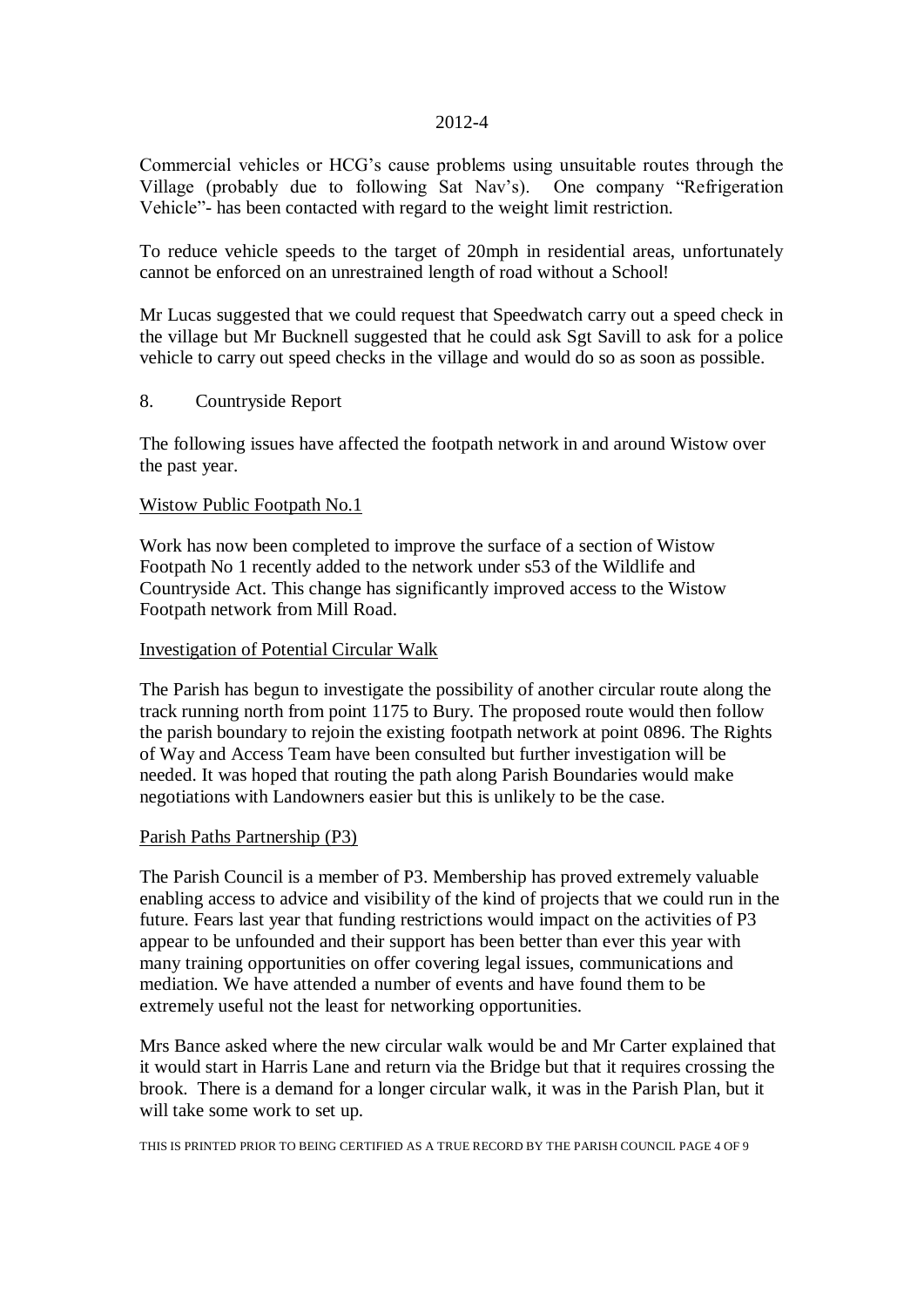## 9. Village Hall Report

Plans are continuing for the improvements to the Village hall, there have been some setbacks with the Planning Department but they have now been resolved. Funding remains a concern, and it is hoped to do some fundraising events in the village to help towards the costs. Music night, sports day, cricket match and plant sale are all planned.

Mr Turner asked how much funding is needed to carry out the work on the hall and Mr Bucknell suggested that it would run into six figures. He reported that he had set up a meeting with the Planning Dept and Village Hall Committee and that internal insulation would not be possible as it could harm the fabric of the building. A rough estimate would be in the order of £200,000. Planning permission is necessary prior to applying for funding. The comment was made that lots of local halls are struggling for bookings and there is plenty of competition.

# 10. Bridge Report

In the winter of 2008/2009 the bridge in Wistow was subject to a series of vehicle collisions resulting in substantial damage.

Work has been completed and this year has consisted of various 'snagging' projects to bring the bridge in line with expectation. These include moving the stop lines on the Toll side of the bridge back by some distance to ensure there is correct space for passing vehicles and removing excess signs and poles that were felt to be not required. As with all areas of the village the Bridge will need to be maintained and kept in good order and any comments on this are welcomed.

Mr MacInnes commented that the old give way lines are still obvious and should be removed. The Clerk would liaise with Highways.

# 11. Litter Report

Litter is not the most glamorous of subject to be responsible for on the Parish Council but it is something that can cause great negative impact on our environment for all in the community. As resident we are hopefully proud of our surroundings and want to keep it rubbish free and I'm personally angered and annoyed when others dispose of rubbish irresponsibly. Luckily 2011/2012 has been a relatively uneventful year for Wistow with regard to rubbish. There have been the usual fly-tipping hot spots and on the whole these have been reported and subsequently cleared by HDC. I would request that if anyone notices any fly tipping or unexplained rubbish they report it to the Parish Council - so that it can be reported to and investigated by the PC/HDC. As individual members of the PC we are not always aware of particular instances so it's always worth reporting any occurrences, information and feedback from others is always welcome. All reported instances of tipping are fully investigated

THIS IS PRINTED PRIOR TO BEING CERTIFIED AS A TRUE RECORD BY THE PARISH COUNCIL PAGE 5 OF 9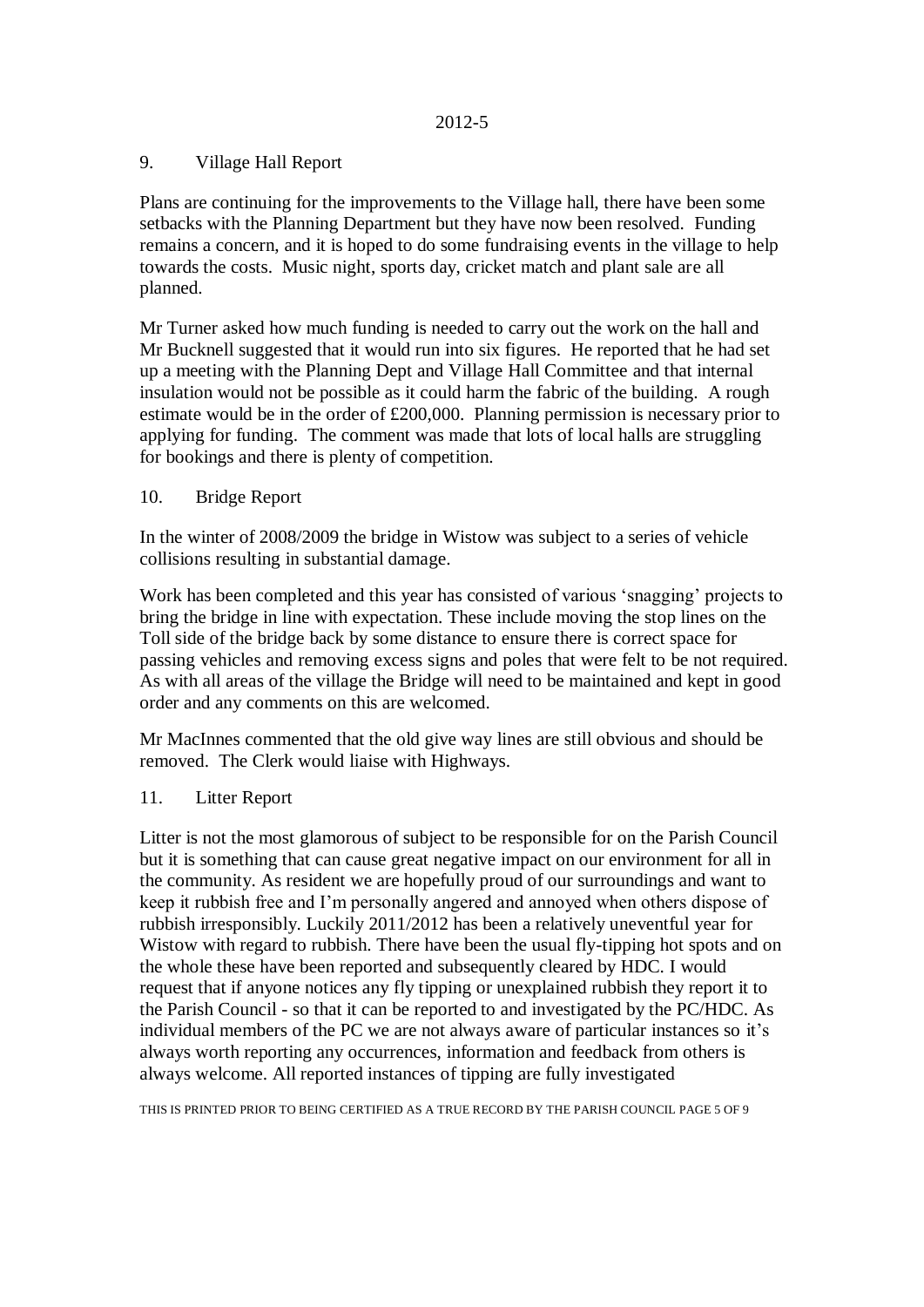by HDC and they will use any contact detail information found to try and pursue criminal prosecutions

#### 12. Grants Report

This year the Parish Council has received the sum of £128.11 from the recycling glass bins in the village. This stream of funding has now ceased. The Parish Council obtained a grant of £590 from the Red Tile Wind Farm Trust, this enabled us to buy new picnic tables for the playing field.

#### 13. Neighbourhood Plan Report

Our first meeting took place on Tuesday  $13<sup>th</sup>$  March 2012, (Dr Richard Farrar, Ms Deborah Robinson, Cllr Peter Bucknell). Neighbourhood Plans are a way for local people to get together and set out a vision for their area, supported by their local authority

Neighbourhood planning is a new right for communities introduced through the Localism Act 2011, for the first time, local people will have a major statutory say in helping to shape development in the areas in which they live.

Neighbourhood planning empowers communities to shape the development and growth of a local area through the production of a neighbourhood development plan, a neighbourhood development order or a Community Right to Build Order.

Neighbourhood development plans will become part of the local statutory development plan and will form the basis for determining planning applications in that area. A neighbourhood development order enables the community to grant planning permission for the development it wishes to see.

Our Proposed Project items are:

**Hi-Tech Small Business Units within the village** - To help Local ultra-busy entrepreneur stand back for a moment from immediate problems and opportunities. It identifies the key issues that can determine the success or failure of small and medium-sized enterprises.

**A few Starter Homes** - Providing housing choices that meet the needs and aspirations of Wistow residents

**Improve the Village Hall, for more social events** - The Wistow Village Hall Project aims to develop the existing hall whilst preserving the character of the original building. The project aims to modernise, improve and update facilities, including new side/rear building as required, for the benefit of the village and its community. This will require considerable fundraising support from the village and grant bodies

**Better Broadband Service** - Campaigning for better Connectivity and Universal Broadband Access!

THIS IS PRINTED PRIOR TO BEING CERTIFIED AS A TRUE RECORD BY THE PARISH COUNCIL PAGE 6 OF 9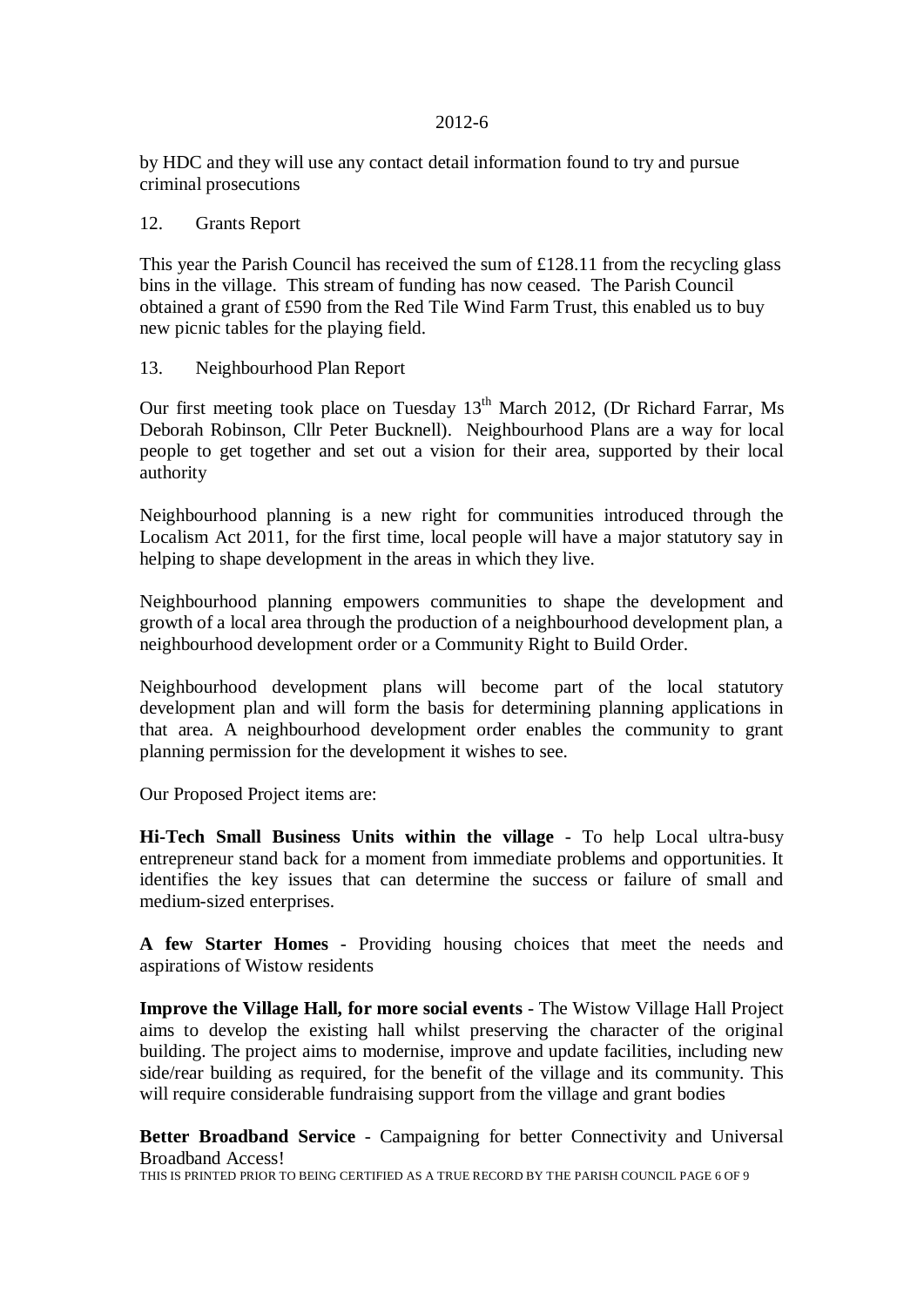**Healthy Living more walks etc**. – Provide more walking routes, free and one of the easiest ways to get more active, lose weight and become healthier. It's underrated as a form of exercise but walking is ideal for people of all ages and fitness levels who want to be more active. Regular walking has been shown to reduce the risk of chronic illnesses, such as heart disease, diabetes, asthma, stroke and some cancers.

**Renewable Energy** - Generating your own energy can be good for the environment and good for your pocket too. Low-carbon technologies such as solar panels and wood fuel boilers use renewable sources of energy, so you use less fossil fuel, which reduces your carbon footprint as well as your fuel bills. What's more, with government financial incentives available, it's never been a better time to install.

Mr Turner asked where in Oaklands Avenue it would be possible to fit in the starter homes. Mr Bucknell replied that there is land still owned by District by the garages. Mr Turner commented how successful Broughton and Wennington have been with their small business units.

14. Jubilee Report

In line with the national celebration and Public Bank Holiday to mark the Queens Jubilee the Parish Council are looking to plan and execute a village event on Monday 4<sup>th</sup> of June 2012 on the Playground area. Mr MacInnes has kindly offered to organise a PA system so music will be provided, likewise a number of other activities are being looked into. We welcome anyone to place the date in their diary and also welcome any ideas and volunteers to help with the event.

15. Any Other Business from the Parish

Mr Ward gave the following report from Huntingdon District Council:

The Composition of the Council

Huntingdonshire District Council has 52 elected members, 41 Conservatives, 8 Liberal Deocrats, 1 Independent and 1 UKIP. The Leader of the Council for the last 6 years, Cllr Ian Bates, resigned as Leader last May and was replaced by Cllr Jason Ablewhite from St Ives. The new Cabinet has only 6 members, down from the previous 9.

#### Council Tax and financial situation

This year the Council has set a tax increase of 3.5%. The Cabinet decided not to accept the 'Pickles offer' of a one-year 2.5% grant in return for a CT freeze. HDC has gone some way towards addressing its major funding problems: it has significantly reduced its senior staff and many others have accepted a voluntary redundancy package. The staff have agreed a pay freeze for the coming year as a way

THIS IS PRINTED PRIOR TO BEING CERTIFIED AS A TRUE RECORD BY THE PARISH COUNCIL PAGE 7 OF 9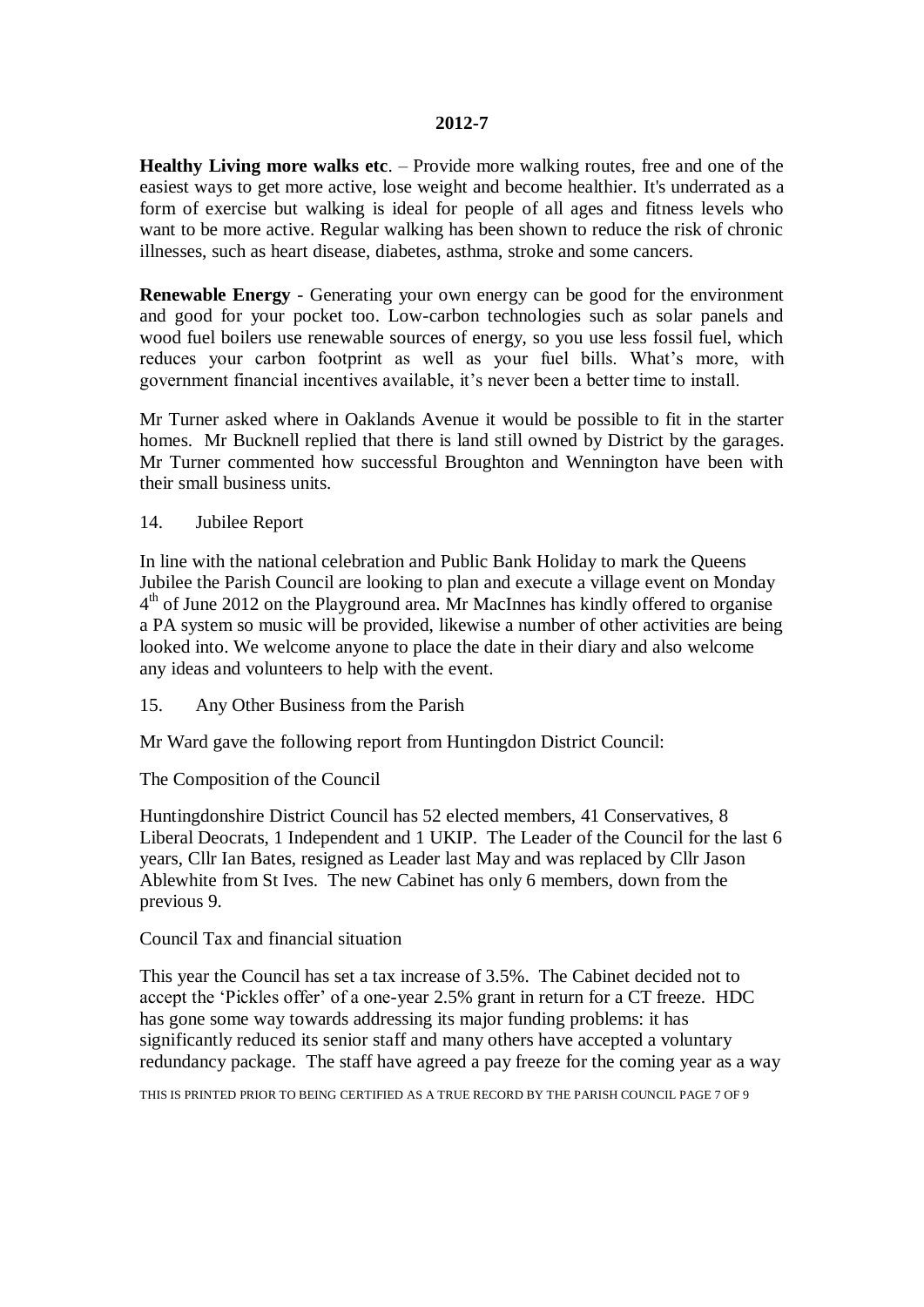of helping save jobs but further re-structuring will be necessary over the next twelve months and will almost certainly lead to further staff reductions. The Council has been relying on the reserves it accumulated from the sale of the council houses ten years ago and these are now running out. The Huntingdonshire Council Tax is the 20<sup>th</sup> lowest out of 238 Shire Districts in the Country. HDC provisionally plans to increase Council Tax by 3.5% in the each of the forthcoming four years. It is also relying heavily on using the 'New Homes Bonus' although some of this is supposed to be used in the areas where the new homes are being developed. This is a matter of some debate and disagreement in the Council. The programme of cuts and service reductions has been hotly debated. Refuse collection and disabled facilities grants are unaffected. The proposed intention to reduce investment in the voluntary sector by 80% over the next two years has been mitigated to a 28% reduction. Small reductions in service have been spread across service areas, e.g. reduced access to customer services, reduced spending on leisure facilities and parks maintenance. The Council is also hoping to increase income from car park charges and Leisure Centres.

Huntingdon Town Centre, Alconbury Airfield and other developments.

HDC is pinning its hopes on increased economic activity arising from the development of Huntingdon Town Centre, which is just in the process of starting with the construction of a multi-storey car park on the ring road near Sainsbury's. Subsequently there will be a major re-confirugation of the Chequers Court area with Sainsbury's moving out to the West development and other businesses moving into the town centre area.

The development of Alconbury Airfield as a mixed-use development (industry, commerce, housing and leisure), is now taking shape with its designation as a Local Enterprise Zone. With 7,500 new jobs and 5,000 houses, this is the biggest development in the district for many years and has significant implications for traffic, education, medical services, commerce and property availability. The consultation process conducted so far by Urban and Civic has been well regarded.

Other developments – in St Neots, Brampton, Huntingdon, St Ives and Ramsey – are taking up a great deal of time and attention from Members and officers. Huntingdonshire is undoubtedly a growth area, with all the implications for good and bad.

#### Other Trends

The Localism Bill has worked its way through Parliament and will, over time, change the role of the local community in deciding development priorities. The links and relations between the Parish Council, District and County Council will probably change and this is a trend which Parish Councillors need to be aware of.

THIS IS PRINTED PRIOR TO BEING CERTIFIED AS A TRUE RECORD BY THE PARISH COUNCIL PAGE 8 OF 9

#### 2012-9

District Council Structure and Constitution